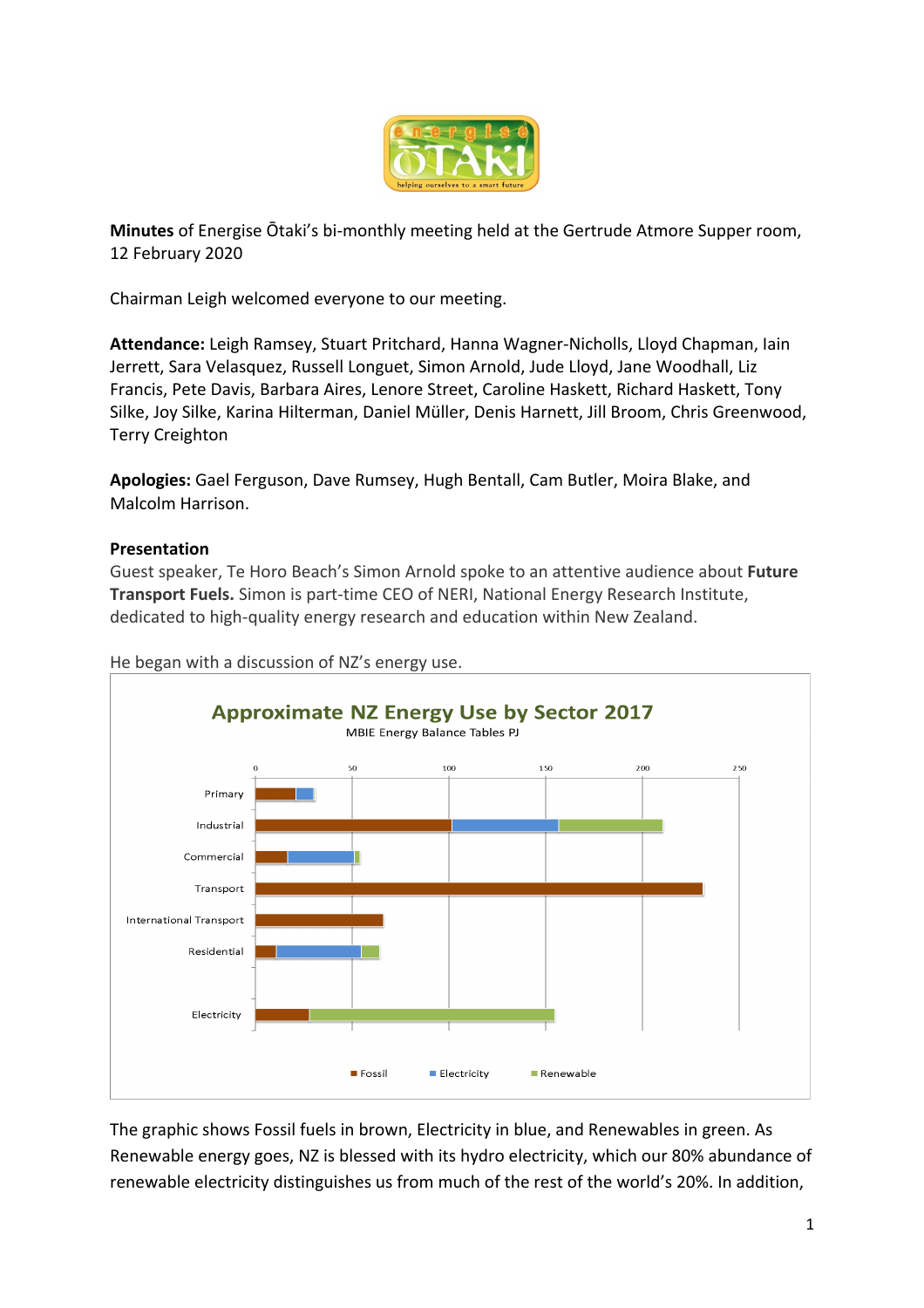

we have geothermal energy and we are amongst the windiest countries in the world, giving us the potential to easily increase our wind- related energy. Wind and geothermal, in Simon's opinion could easily increase their contribution by 50%, which would help insulate us against the majority of NZ's electricity having to come across Cook Strait.

With the world's growing awareness of greenhouse gas (GHG) and it's horrific influence on Climate Change, it's appropriate to consider where NZ might go in the future. Transport, currently fuelled by fossil fuels is the subject. Currently the market is in approximately three equal parts: Petrol, Diesel and Aviation fuel. The internal combustion engine is still dominant.

One only has to see the number of Electric vehicles (EVs) in the car park, and see the number of Toyota Prius' hybrids comprising the Wellington taxi fleet to realise that disruption is with us in personal transport. As KCDC's Terry Creighton commented, the Mayor is about to take delivery of a Nissan Leaf, and KCDC will have five EVs by the end of the year.

EVs, said Simon fit in well in NZ's low duty cycle, and are getting cheaper as car makers and battery suppliers benefit from economies of scale. The electric motor is simpler, more efficient and offers re-generative braking. There is no doubt that this **is** the future.

Over time, he said it would not be unreasonable to see half our road transport fleet replaced by EVs. The balance of the transport fleet, the longer distance component (including road, rail, sea and air), will not be so clear-cut. By our location NZ is particularly exposed to the risks here, particularly in *trade and tourism*.

It's not that easy on the long-distance front. Aviation is expected to embrace hybrid power by 2030, but the issue is compounded by the fact that burning hydrocarbons, as well as generating GHG, also creates water, which doesn't fit well in an aircraft.

Equipping long-distance trucks & trains with electric propulsion will come, but diesel power, especially if it is used to drive a generator is still likely, despite the fact that it generates GHGs. The slow turnover in fleet replacement is also an issue.

Simon discussed Hydrogen as a possible alternative to EVs. He noted that Japan is making a large investment in 'blue' Hydrogen, because they don't have an abundance of electricity. Whether we see hydrogen-powered vehicles in NZ is debatable, since the issue of distribution will be expensive.

Simon also discussed Biofuels. The issue here is price. As long as biofuels are more expensive than fossil fuels, their uptake will be difficult. NZ has the potential to produce biofuels, but the economics are the issue.

Looking further into the future, Simon Arnold believes that the demand side will drop before 2030. More automation will reduce the number of vehicles. If we embrace autonomous vehicles, that too will decrease the number.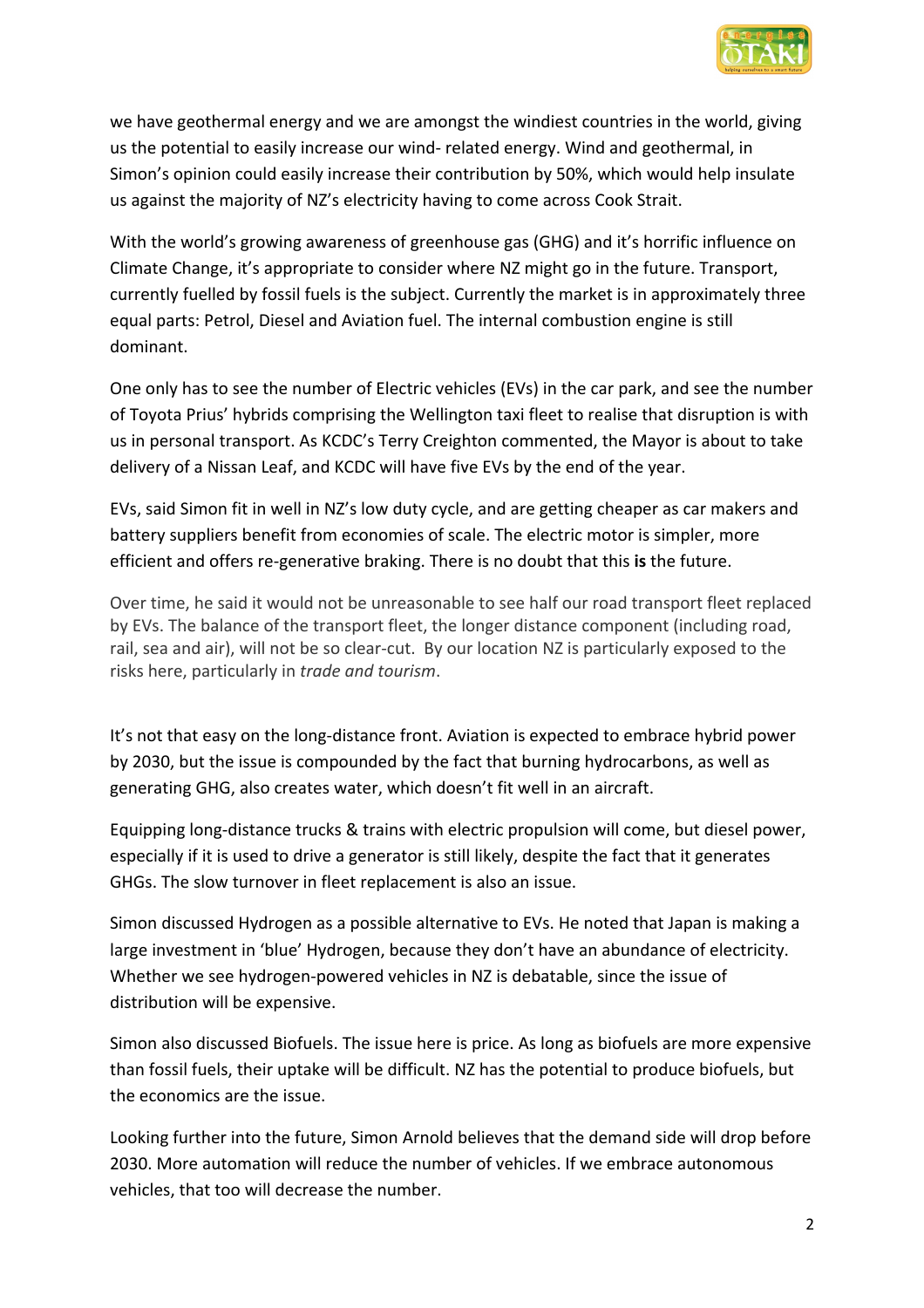

Simon's talk was challenging, leaving us with much to consider. His optimism for some of NZ's strengths was interesting. For instance, NZ leads the world in Power Transfer and Inductive Charging. A very interesting, challenging and informative talk. He reiterated that NZ has some unique transport issues that will require inventive, unique solutions. Watch this space……

## **Energise Ōtaki news**

**Bike Space.** Sara Velasquez reported that we gave away 40 bikes at the weekend, with help from our Paekakariki friends.

**Premises**. Fit out of our new Main Street location is nearing completion. We'll soon be open to the public in our 'Main Street Shop' selling energy efficiency concepts, and offering advice to the public on energy conservation. Plans are to be open Tuesday, Wednesday & Thursday from 10am to 2pm. Drop in and say hello.

**Solar farm.** Contract signed with Wellington company Infratech.

## **Ōtaki College**

**Solar Farm** specifications are near-complete, and the go-ahead imminent.

We have made application to the Department of Education for a \$300,000 grant for energy advances in a joint venture with the college.

**Interns**. Discussion underway with Victoria university for interns to work with Energise Ōtaki out of the Main Street office, addressing a number of energy-related issues.

Treasurer Hanna discussed a number of projects under her stewardship:

**Repair café.** Last year's inaugural café was a huge success. 55 people attended. Biggest subject was electrical repairs. Another café planned for the Summer. Hutt and Petone groups, on hearing of our success have followed the Energise Ōtaki model and replicated our success. Good work, Hanna!

**Curtain Bank.** In 2019 we fitted thermally-efficient curtains to 60 Ōtaki homes where Community Service cardholders live. This is a joint venture with the Wellington xxx

We are the only town in Greater Wellington to offer this service, which has been an outstanding success. We will run it again this year.

**Community Garden.** Difficulties using the Ōtaki College garden have resulted in a change in emphasis. We are now working with the Birthright group, and are investigating further ventures with Foodbank and Ngati Raukawa.